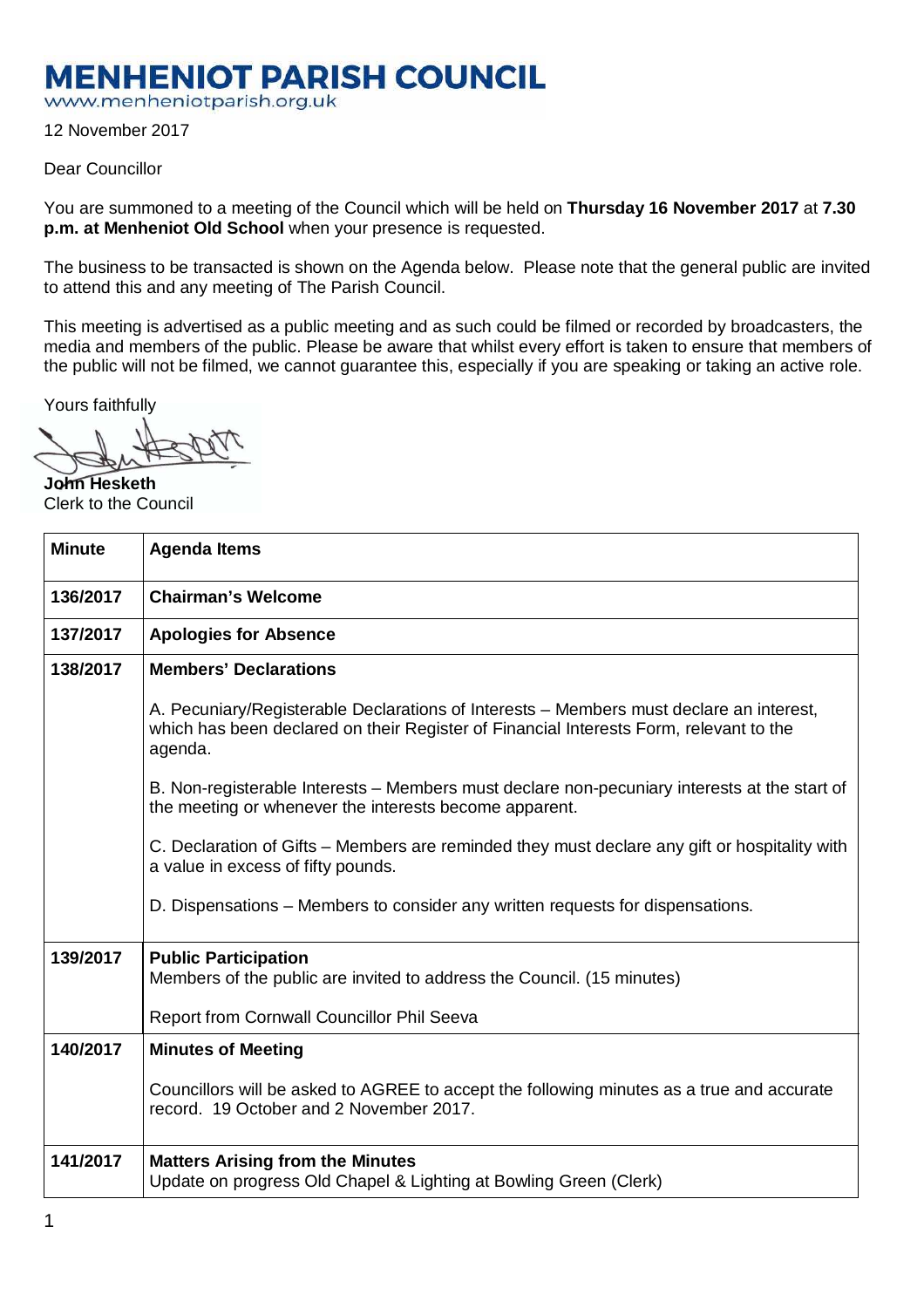|          | Traveller's site at Horningtops (PS)                                                                                                                                                                                                                  |  |  |  |  |  |
|----------|-------------------------------------------------------------------------------------------------------------------------------------------------------------------------------------------------------------------------------------------------------|--|--|--|--|--|
| 142/2017 | Correspondence<br>Letter from Alan Hartshorn asking a contribution towards a new noticeboard at<br>A<br>Merrymeet.                                                                                                                                    |  |  |  |  |  |
|          | B<br>Report from SSE Enterprise on annual inspection of parish lighting.                                                                                                                                                                              |  |  |  |  |  |
|          | C<br>Letter of thanks from Cornwall Air Ambulance                                                                                                                                                                                                     |  |  |  |  |  |
| 143/2017 | <b>Planning Matters</b><br>To agree the parish council's response to Cornwall Council consultations on new<br>A<br>planning applications received before the agenda was finalised:                                                                    |  |  |  |  |  |
|          | 03.11.17 PA17/08557<br>Applicant: Mr Ashley Rowe<br>Location: Trewint Farm Trewint Road Menheniot PL14 3RE<br>Proposal: Roofing over an existing feed store                                                                                           |  |  |  |  |  |
|          | 03.11.17 PA17/10291<br>Applicant: Mr David Kemplen<br>Location: 2 Vicarage Close Menheniot Liskeard Cornwall PL14 3QG<br>Proposal: Erection of a car port                                                                                             |  |  |  |  |  |
|          | 06.11.17 PA17/10116<br>Applicant: Mr & Mrs Elworthy<br>Location: Lambest, Menheniot<br>Proposal: Conversion of garage/store into ancillary accommodation together with extension<br>and alterations.                                                  |  |  |  |  |  |
|          | 20.10.17 PA17/00023/NDP<br>Applicant: Liskeard Town Council<br>Location: Liskeard<br>Proposal: Plan proposal submitted for Liskeard Neighbourhood Development Plan.                                                                                   |  |  |  |  |  |
|          | Any applications received by Cornwall Council by the time of the meeting. Information<br>B<br>only. None received.                                                                                                                                    |  |  |  |  |  |
|          | Planning applications approved by Cornwall Council – Information only.<br>C<br>PA17/08524 APPROVED<br>Applicant: Mr Calum Campbell<br>Location: North Treviddo Farm Horningtops Liskeard Cornwall PL14 3PS                                            |  |  |  |  |  |
|          | Proposal: Construction of a rear extension, new entrance porch and double garage/office<br>24.10.2017 PA17/08416 APPROVED<br>Applicant: Mr And Mrs P Luck<br>Location: Durban House Merrymeet Liskeard Cornwall PL14 3LP<br>Proposal: Rear extension. |  |  |  |  |  |
|          | 24.10.2017 PA17/08616 APPROVED<br>Applicant: Mr & Mrs Rod Smith<br>Location: Roseland Cottage Road From Plymouth Road To The Laurels Menheniot PL14<br>3PQ<br>Proposal: Replacement roof over existing Garage to form new ancillary accommodation to  |  |  |  |  |  |
|          | main dwelling.<br>D<br>Planning applications refused by Cornwall Council or withdrawn by the applicant.<br>Information only.<br>Е<br><b>Planning Appeals: None</b>                                                                                    |  |  |  |  |  |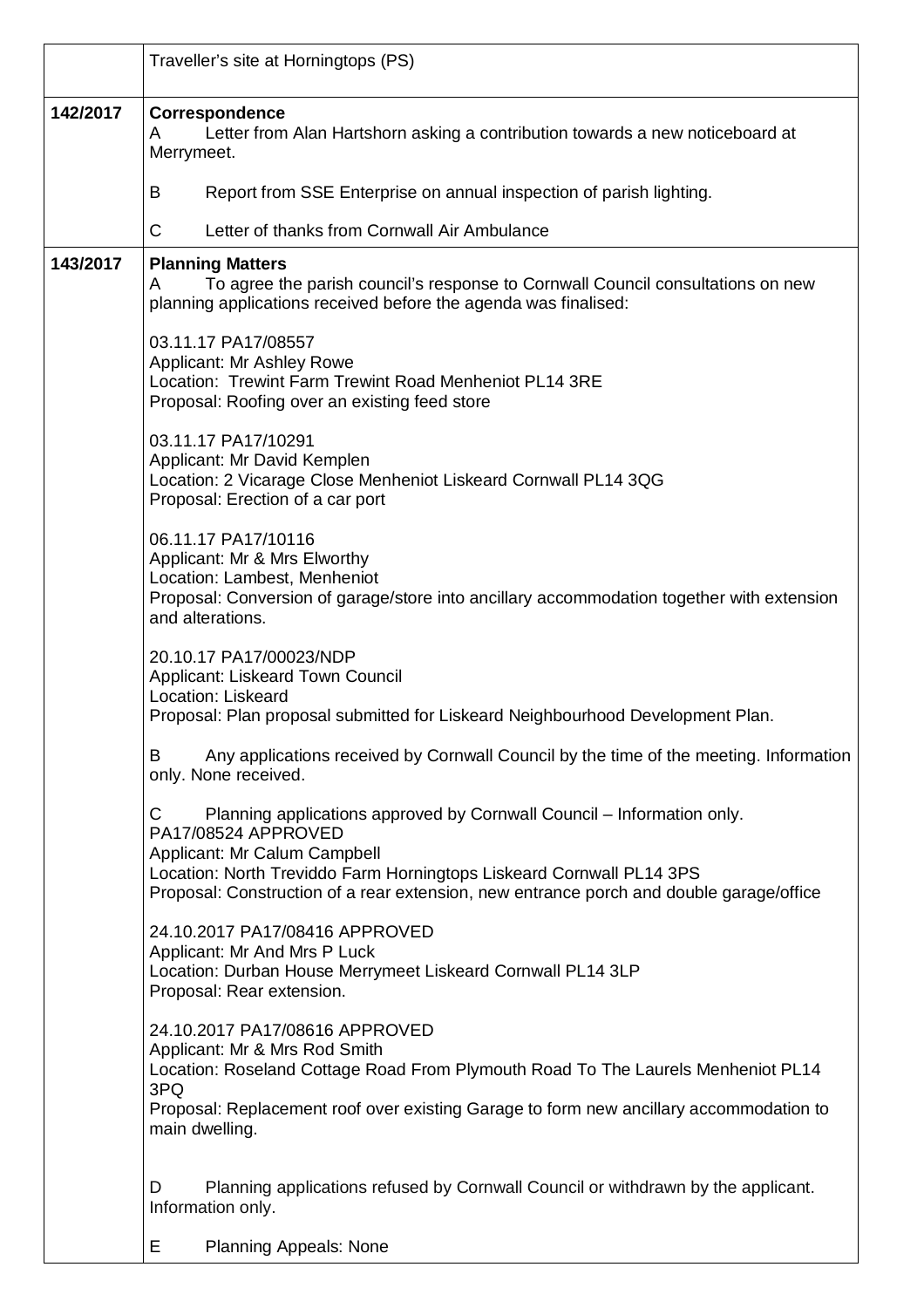| 144/2017 | <b>Financial Matters</b><br>Accounts for Payment - Schedule 2017/18 - Members are to consider the payment<br>A<br>schedule and agree payment.                            |                             |                           |           |                    |        |  |  |  |
|----------|--------------------------------------------------------------------------------------------------------------------------------------------------------------------------|-----------------------------|---------------------------|-----------|--------------------|--------|--|--|--|
|          | Payments Schedule                                                                                                                                                        |                             | Oct 2017                  | Period    | 7                  |        |  |  |  |
|          | Date                                                                                                                                                                     | Payee                       | <b>Description</b>        | CQ        |                    | £      |  |  |  |
|          | 16/11/2017                                                                                                                                                               | Liskeard Signs              | Waming sign               | 1728      | £                  | 108.00 |  |  |  |
|          | 16/11/2017                                                                                                                                                               | Cornwall ALC                | Training fee              | 1729      | £                  | 12.00  |  |  |  |
|          | 16/11/2017                                                                                                                                                               | <b>Menheniot Old School</b> | Venue hire                | 1730      | £                  | 99.00  |  |  |  |
|          | 16/11/2017                                                                                                                                                               | Wicksteed playground        | Repairs to play equipment | 1731      | $\hat{\mathbf{r}}$ | 278.63 |  |  |  |
|          | 16/11/2017                                                                                                                                                               | Plan Support                | NDP project management    | 1732      | £                  | 450.00 |  |  |  |
|          | 16/11/2017                                                                                                                                                               | Rob Craig                   | Ground maintenance        | 1733      | £                  | 700.00 |  |  |  |
|          | 30/11/2017                                                                                                                                                               | John Hesketh                | Salary                    | 1734      | £                  | 522.00 |  |  |  |
|          | 16/11/2017                                                                                                                                                               | Keith Goldsmith             | <b>Trelawney Gardens</b>  | 1735      | £                  | 44.99  |  |  |  |
|          | 16/11/2017                                                                                                                                                               | Hugh Harris Ltd             | Outdoor gym repair        | 1736      | £                  | 48.00  |  |  |  |
|          | 2,262.62<br>All cheque payments today<br>£                                                                                                                               |                             |                           |           |                    |        |  |  |  |
|          | B<br>Direct Bank Payment & Receipts. For information.                                                                                                                    |                             |                           |           |                    |        |  |  |  |
|          | <b>Bank Payments Schedule</b>                                                                                                                                            |                             | Sep 2017                  | Period    | 6                  |        |  |  |  |
|          | <b>Date</b>                                                                                                                                                              | Payee                       | <b>Description</b>        | Pay       |                    | £      |  |  |  |
|          | 23/10/2017                                                                                                                                                               | <b>EDF</b>                  | electricity               | <b>DD</b> |                    | 62.31  |  |  |  |
|          |                                                                                                                                                                          |                             |                           |           |                    |        |  |  |  |
|          |                                                                                                                                                                          |                             |                           |           |                    |        |  |  |  |
|          |                                                                                                                                                                          |                             |                           |           |                    |        |  |  |  |
|          | All bank payments this period                                                                                                                                            |                             |                           |           | £                  | 62.31  |  |  |  |
|          | <b>Bank Receipts Schedule</b>                                                                                                                                            |                             | Oct 2017                  | Period    | 6                  |        |  |  |  |
|          | <b>Date</b>                                                                                                                                                              | Payer                       | <b>Description</b>        |           |                    | £      |  |  |  |
|          | 09/10/2017                                                                                                                                                               | Lloyds Bank                 | Interest                  |           | £                  | 3.31   |  |  |  |
|          |                                                                                                                                                                          |                             |                           |           |                    |        |  |  |  |
|          | £<br>3.31<br>All bank receipts this period                                                                                                                               |                             |                           |           |                    |        |  |  |  |
|          | $\mathsf C$<br>Bank Reconciliation - previously circulated.                                                                                                              |                             |                           |           |                    |        |  |  |  |
|          | A councillor will be invited to review bank payments from the previous month.<br>D                                                                                       |                             |                           |           |                    |        |  |  |  |
|          | E<br>To approve the budget for 2018/2019 (report previously circulated)                                                                                                  |                             |                           |           |                    |        |  |  |  |
|          | F<br>To approve the precept for 2018/2019 (report previously circulated)                                                                                                 |                             |                           |           |                    |        |  |  |  |
|          | G<br>Councillors will be asked to support applications to award grants to the following<br>group:                                                                        |                             |                           |           |                    |        |  |  |  |
|          | <b>Menheniot Sports Association</b><br>Menheniot Scout Group £100 for carol service<br>li                                                                                |                             |                           |           |                    |        |  |  |  |
| 145/2017 | <b>Clerk's Administration</b><br>Renewal of SSE Enterprise maintenance of public lighting contract<br>A                                                                  |                             |                           |           |                    |        |  |  |  |
| 146/2017 | <b>Councillors' Reports</b><br><b>Cllr Demelza Medlen</b><br>A<br>Skateboard park progress<br>Cllrs Tony Ball & Demelza Medlen<br>B<br>Progress with Safeguarding Policy |                             |                           |           |                    |        |  |  |  |
|          |                                                                                                                                                                          |                             |                           |           |                    |        |  |  |  |